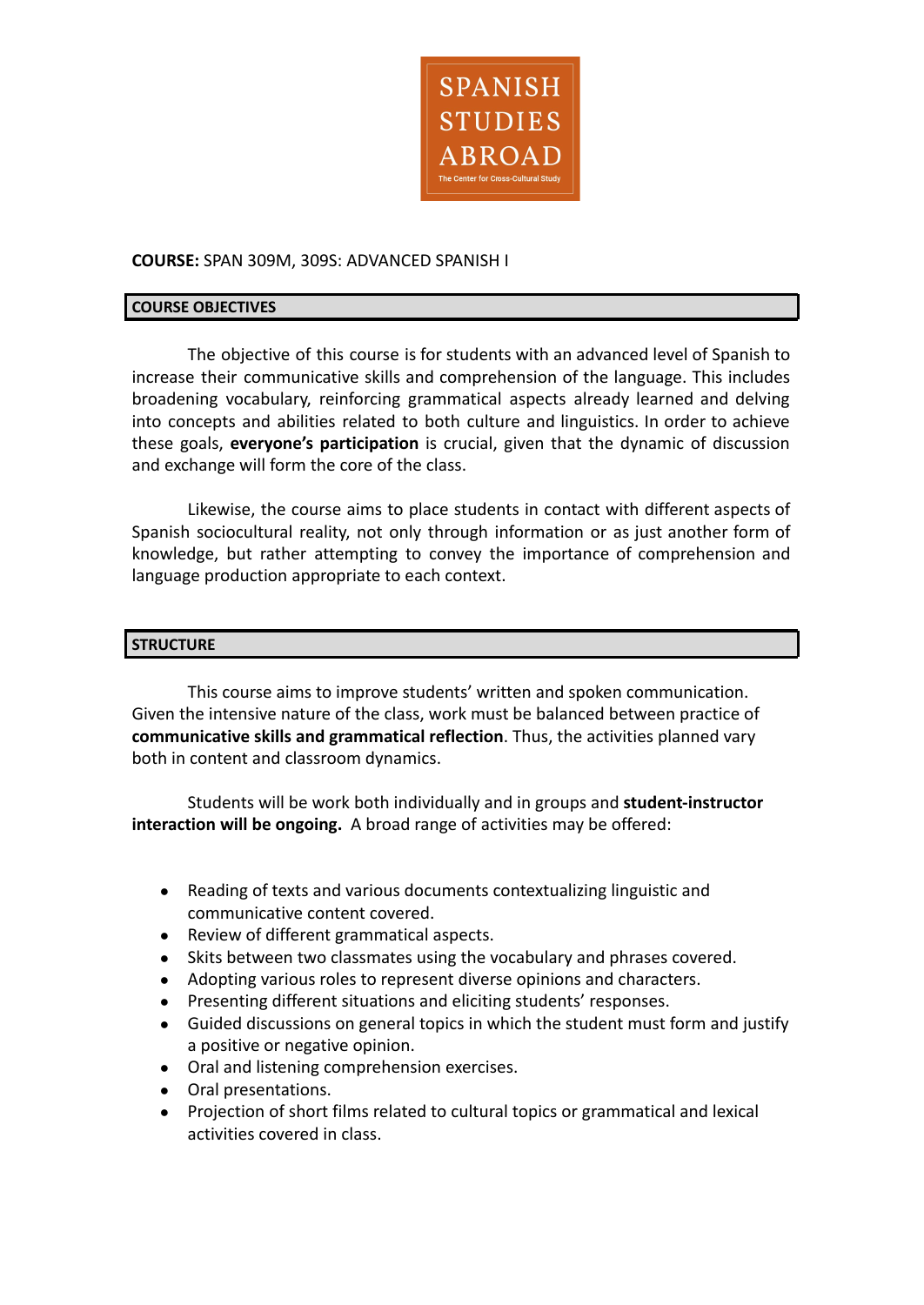

Students must **complete two compositions** in different writing styles. These compositions should be 200-250 words in length, typed and double-spaced in Word, using 12-point Arial font. Before handing in this assignment, students should check spelling using the correction tools available in Word. Paragraphs will be organized in the following way:

# **Composition 1**: Description **Composition 2**: Narration

Students must attend the following **cultural visits:**

- Itálica
- Cathedral
- Alcazar

A **midterm exam** will be administered to test knowledge of content covered up to the second half of the second week of the course (see specific plans). At this point, students must also complete an **oral presentation. Oral presentations** should be related to a current news story or an aspect of Spanish culture and include vocabulary and questions for the class.

The **final exam** will be cumulative, encompassing all material covered over the course of the semester.

# **BIBLIOGRAPHY**

*(All manuals and dictionaries are available in our library for the use of students.).*

- Fernández de la Torriente, G. Cómo escribir correctamente. La comunicación escrita. Madrid: Ed. Playor, 1989.
- González Hermoso, A., J. R. Cuenot y M. Sánchez Alfaro. Gramática de español: lengua extranjera. Madrid: Edelsa, 1994.
- Hernández, G. Ortografía básica. (Ejercicios y actividades de autoaprendizaje). Madrid: SGEL, 1989.
- Hernández, G. Ortografía 2. Norma y estilo. Madrid: SGEL, 1993
- McVey, M., B. Wegman y T. Méndez Faith. En contacto.Gramática en acción. Texas: Harcourt Brace College Publishers, 1992.
- Moliner, María. Diccionario de uso del español. Madrid: Gredos, 1980.
- R.A.E. Diccionario de la lengua española. Madrid: Espasa-Calpe, 1984.
- Seco, Manuel. Diccionario de dudas y dificultades de la lengua española. Madrid: Espasa-Calpe, 1990.
- Seco, Manuel. Diccionario de dudas y dificultades de la lengua española. Madrid: Espasa-Calpe, 1990.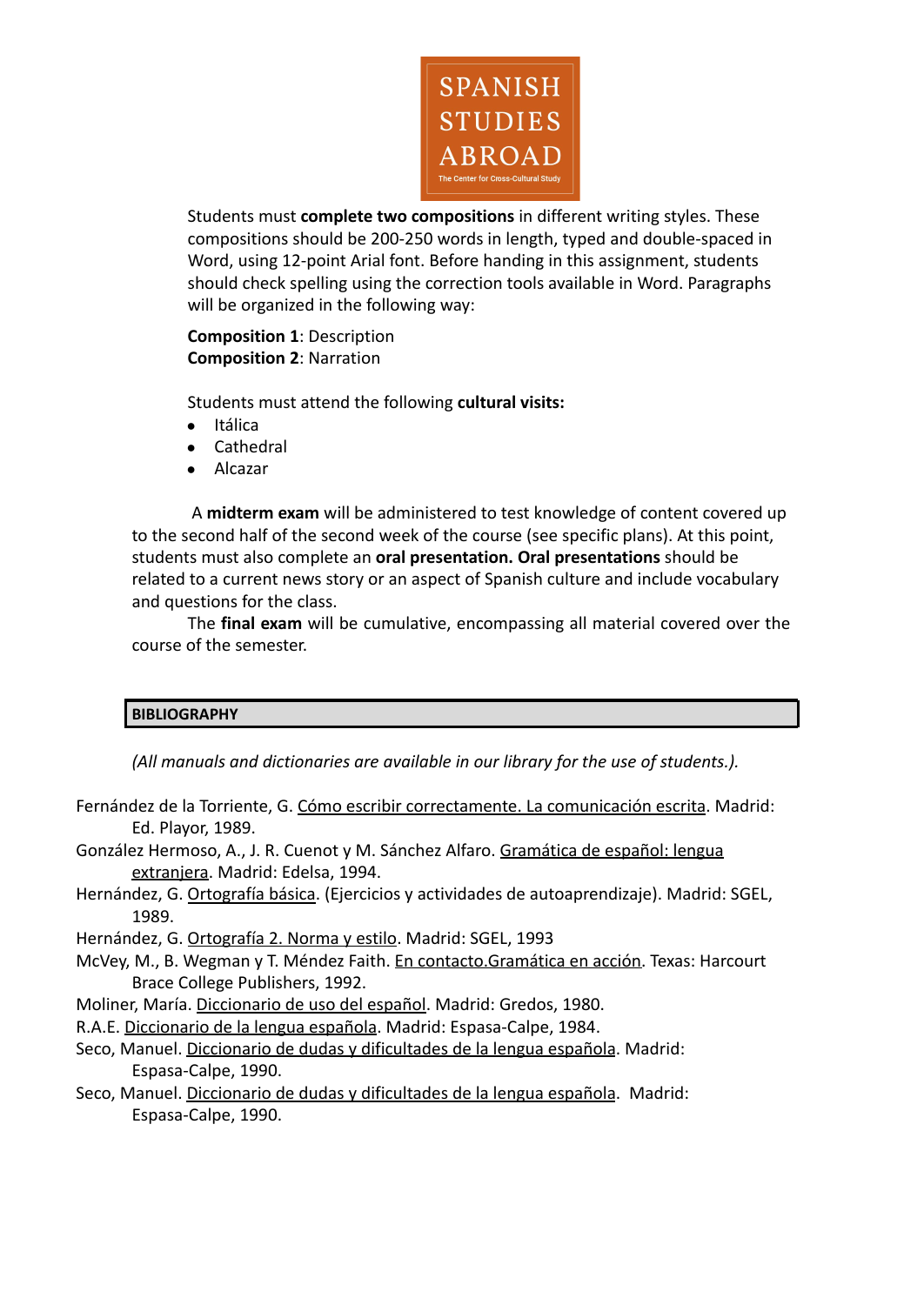

### **WEBPAGES**

- Real Academia Española de la Lengua http://www.rae.es/
- Centro Virtual Cervantes http://cvc.cervantes.es/

## **TEXTBOOK**

**0.** Corpas J., Agustín Garmendia y Carmen Sorano. Aula 4 (nueva edición). Barcelona: Difusión, 2014.

## **EVALUATION**

Students will be evaluated on their active participation as well as their attitude and contributions to the general functioning of the class dynamic.

|              | 1. | Participation            | 25% |
|--------------|----|--------------------------|-----|
| 0.           |    | Written                  | 20  |
| compositions |    |                          | %   |
| 0.           |    | <b>Oral presentation</b> | 10  |
|              |    |                          | %   |
|              |    | Midterm exam             | 20% |
|              |    | <b>Final exam</b>        | 25% |

Attendance is mandatory. Students may only miss class for health-related reasons, in which case they must submit a doctor's certification. Unexcused absences will affect the students' participation grade in the following manner:

- **● Complete absence - 20 points.**
- **Partial absence - 5 points per hour of absence.**

## **TOPICS AND ACTIVITIES PLANNED**

| <b>Dates</b> | <b>Topic/ Activity Planned</b>                                               |  |
|--------------|------------------------------------------------------------------------------|--|
| Day 1        | Introductions, ice-breaker and getting to know you activities.               |  |
|              | Syllabus overview.                                                           |  |
|              | Conversation: "Arriving in Spain". First impressions.                        |  |
|              | Reading comprehension: Speaking a lot of languages                           |  |
|              | Activity: Is it ever too late to learn?                                      |  |
|              | Misunderstandings: Snack Attack (short film)                                 |  |
|              |                                                                              |  |
| Day $2$      | Communicative objectives: Talking about abilities and emotions (t.1)         |  |
|              | Grammar review: Structures in Spanish for discussing abilities and feelings. |  |
|              | Conversation: How do others perceive us? Stereotypes.                        |  |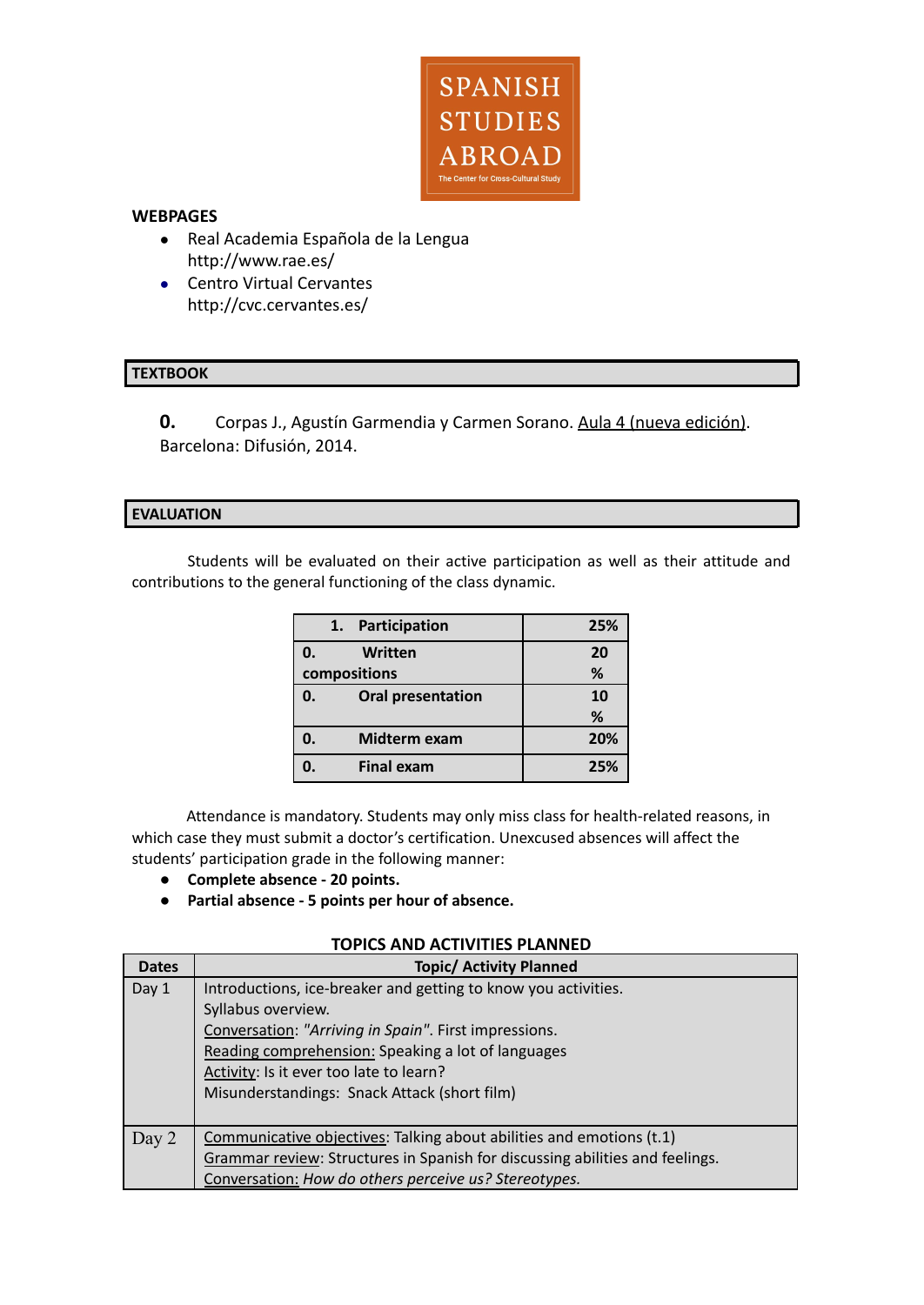

|                 | Vocabulary related to personality and physical appearance.                                                                                                                                                                                                                                                                                                                                                                                                                                 |
|-----------------|--------------------------------------------------------------------------------------------------------------------------------------------------------------------------------------------------------------------------------------------------------------------------------------------------------------------------------------------------------------------------------------------------------------------------------------------------------------------------------------------|
| Days<br>$3 - 4$ | Communicative objectives: Expressing wishes, complaints and needs. Proposing<br>solutions (t.2)<br>Grammar review: The present subjunctive for wishes and complaints. "Cuando" y<br>"antes de que" +subjunctive<br>Conversation: Problems affecting young people. I have my rights.<br><b>Music Sample</b><br>MANDATORY FIELD TRIP THURSDAY: ITALICA (11:30)<br><b>Composition 1: Description</b>                                                                                          |
| Day 5           | Communicative objectives: Telling real and imaginary stories (t.3)<br>Grammar Review: Past tenses in Spanish.<br>Conversations: Different ways of traveling.<br>Vocabulary related to traveling<br><b>Activity: Traveling situations</b>                                                                                                                                                                                                                                                   |
| Day 6           | Communicative objectives: Expressing interests and feelings (t.4)<br>Grammar review: Subjunctive - the indicative in expressing interests and feelings<br>Reading: Our little pet peeves<br>Activity: ¡Basta ya! What bothers you?<br>Conversation: Cellphone addicts                                                                                                                                                                                                                      |
| Day 7           | <b>MIDTERM EXAM</b><br>Projection of a short film<br>Activities and commentary on the film<br>Vocabulary: Phrases related to the cinema                                                                                                                                                                                                                                                                                                                                                    |
| Day<br>$8-9$    | Communicative objectives: Discussing goals (t.5).<br>Grammar review: Adjective phrases and relative pronouns. Constructions for giving<br>an opinion.<br>Vocabulary: Clothes and accessories<br>Conversations: What's in fashion? The importance of fashion in current culture.<br><b>Activity: Shopping situations</b><br>Debate: What has been the most important invention for humanity?<br><b>MANDATORY FIELD TRIP WEDNESDAY: CATHEDRAL (11:30)</b><br><b>Composition 2: Narration</b> |
| Day<br>10       | Communicative objectives: Evaluating situations and events. Expressing an opinion<br>about behavior (t.6).<br>Grammar review: subjunctive - the indicative with "ser", "estar" and "parecer".<br>Conversation: The environment: can we change things?<br>Vocabulary related to the environment<br>Debate: Animals and research                                                                                                                                                             |